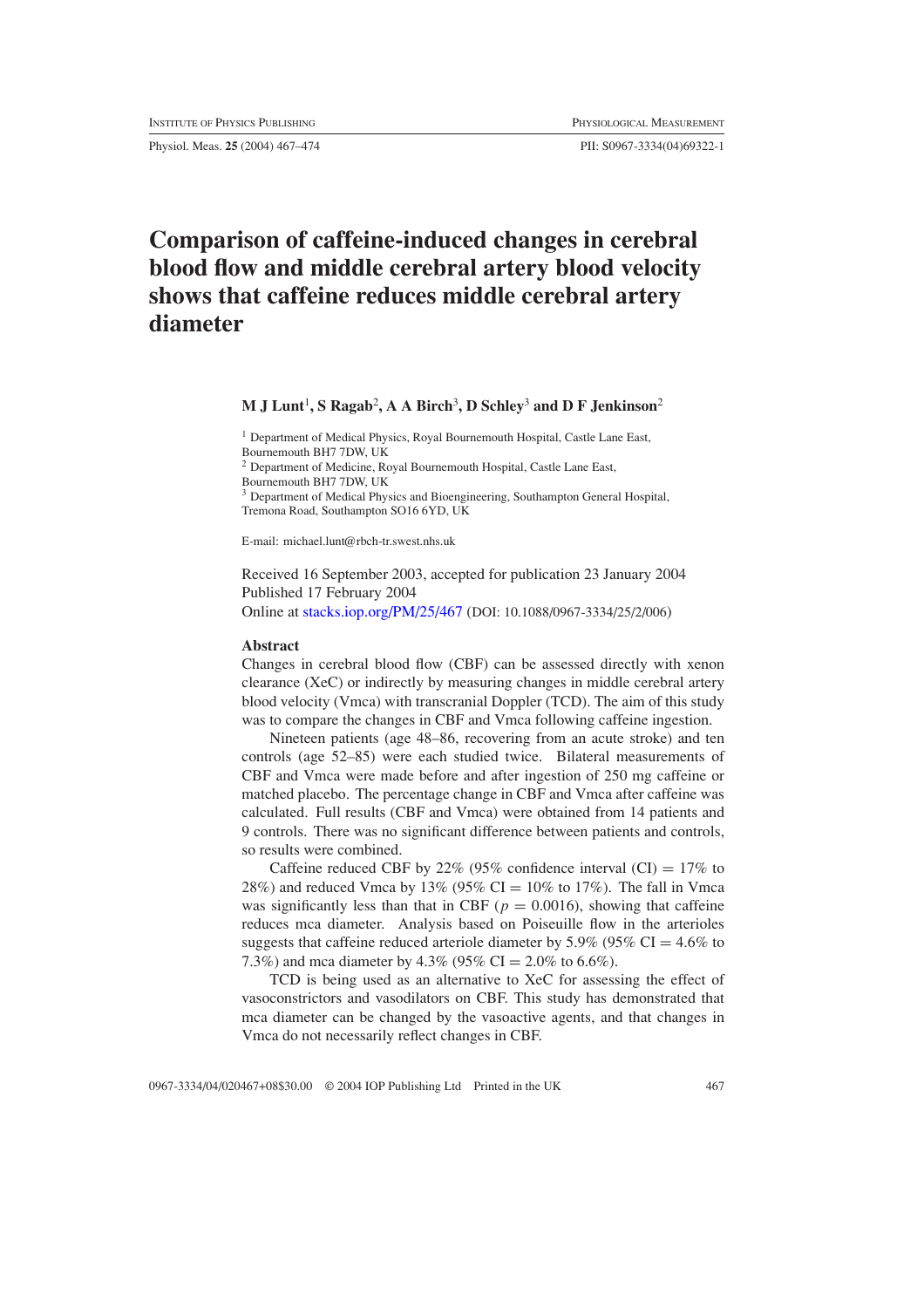Keywords: cerebral blood flow, blood flow velocity, caffeine, transcranial Doppler, xenon clearance, arterial diameter

## **1. Introduction**

Changes in cerebral blood flow (CBF) can be assessed either directly with xenon clearance (XeC) or indirectly with transcranial Doppler (TCD) [\(Obrist and Wilkinson 1990,](#page-7-0) Newell and Aaslid 1992). XeC uses an array of gamma-ray detectors around the head to measure the rate of washout of radioactive xenon administered in the inhaled air. TCD uses an ultrasound probe on the side of the head to measure the time average of the instantaneous maximum blood velocity in the middle cerebral artery (Vmca). Fractional change in Vmca should be equal to fractional change in CBF provided vessel diameter and velocity profile remain constant [\(Kontos 1989](#page-7-1)).

It is well known that caffeine ingestion causes an acute reduction in CBF. Oral administration of 250 mg caffeine to healthy young volunteers after at least 2 h abstinence reduced CBF by 18% [\(Mathew and Wilson 1985\)](#page-7-2) and intravenous infusion of 250 mg of caffeine after 12 h abstinence reduced whole brain CBF by an average of 31% [\(Cameron](#page-7-3) *et al* [1990\)](#page-7-3). There is no evidence that this reduction in CBF causes any problems in the normal population in whom there is an adequate cerebral perfusion reserve, but there may be implications in ischaemic stroke patients. An ischaemic stroke is caused by a reduction in blood supply to an area of the brain leading to localized infarction, and there may be regions of hypo-perfusion around the infarct which could be vulnerable to any further flow reduction [\(Kaufmann](#page-7-4) *et al* [1999\)](#page-7-4).

We have already used TCD to show that 250 mg caffeine reduces Vmca by 13% in patients recovering from an ischaemic stroke in the middle cerebral artery (mca) territory [\(Lunt](#page-7-5) *et al* [2002\)](#page-7-5). Caffeine of 250 mg is equivalent to two 150 ml cups of filter coffee or four cups of instant coffee or five to nine cups of tea depending on the brewing time [\(Bunker and McWilliams](#page-7-6) [1979\)](#page-7-6). The aim of this study was to compare the changes in Vmca and CBF in stroke patients following caffeine ingestion to determine whether the change in Vmca does reflect a change in CBF.

## **2. Materials and methods**

Nineteen patients (age 48–86) and ten controls (age 52–85) were each studied twice using a randomized double-blind cross-over design. Patients were selected from the Stroke Rehabilitation Unit at Christchurch Hospital and from Acute Stroke Units at Royal Bournemouth and Southampton General Hospitals. All were recovering from an ischaemic stroke in the territory of a middle cerebral artery, diagnosis having been confirmed by clinical findings and consistent computed tomography scan appearances. The studies were performed at Southampton General Hospital. Ethical approval was obtained from the local Ethics Committees.

Before each study, subjects abstained from caffeinated drinks for 48 h. Each study was performed with the subject lying supine in a quiet room. Two baseline CBF measurements and three baseline Vmca measurements were obtained bilaterally. Subjects were then given a capsule containing either 250 mg of caffeine or placebo, and the CBF measurements repeated 40 and 60 min after administration. Four further Vmca measurements were obtained, two at 30 min and two at 90 min after administration.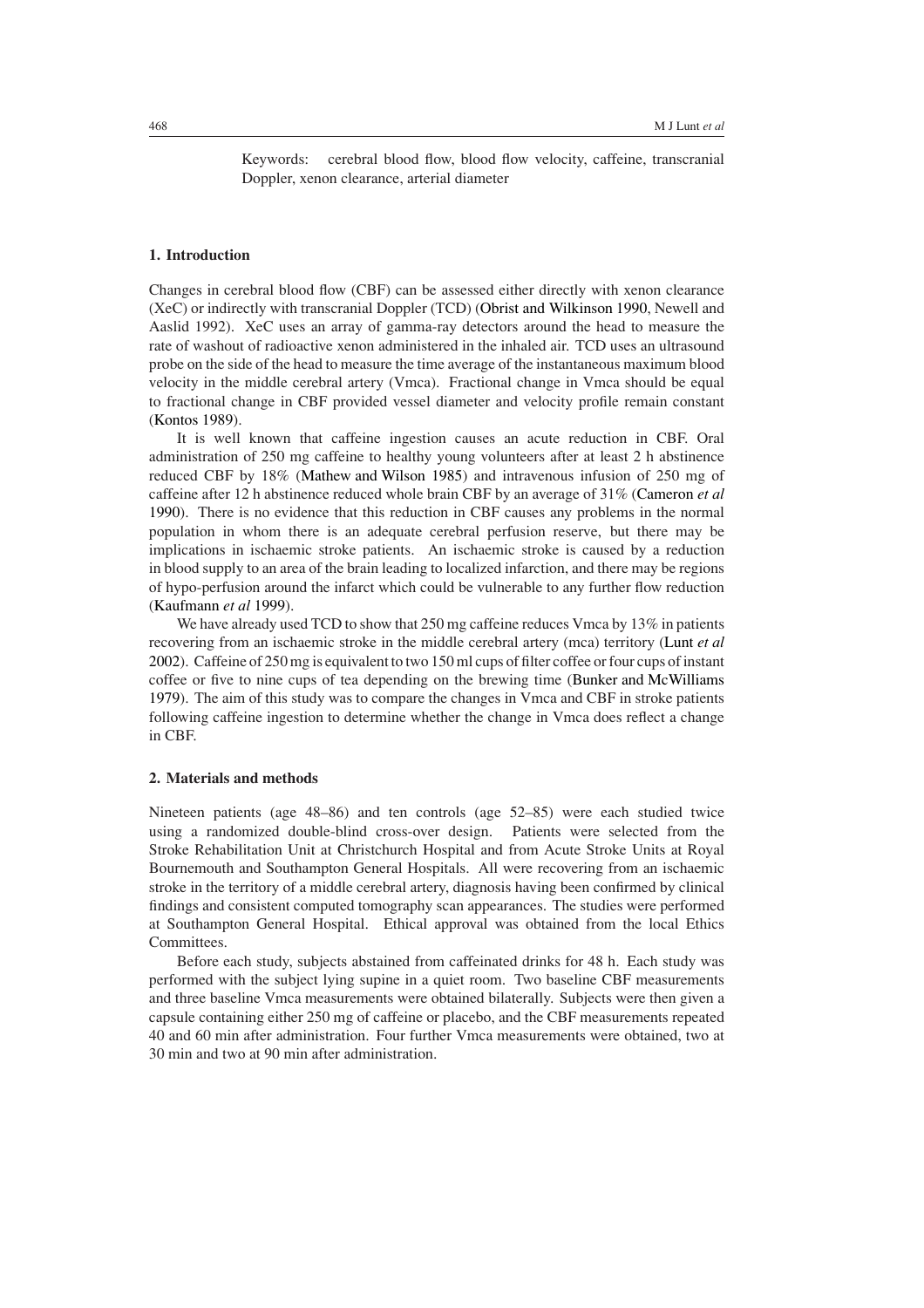The CBF measurements were made using a Novo Cerebrograph 32c instrument, (manufactured by Novo Diagnostic Systems, Denmark). The subject inhaled air containing <sup>133</sup>Xe in a concentration of 110 MBq  $1^{-1}$  by means of a re-breathing administration system for 1 min and then continued to breathe normal air through the mask for the next 4 min to collect exhaust xenon. The rate of removal of the isotope from the brain was monitored throughout the 4 min and for a further 6 min by tracing the progressive change in radioactivity with a system of 16 collimated scintillation detectors mounted on a helmet. The impulse response function was determined by deconvolution with the curve of activity in the airway. CBF was calculated from the rate of washout of the impulse response using the initial slope index [\(Risberg and Prohovnik 1981](#page-7-7)).

The Vmca measurements were made using a transcranial Doppler unit (PCDop842, Scimed Ltd, Bristol, UK). The unit displayed the Doppler spectrum continuously, identified the maximum frequency envelope and converted frequency to velocity assuming blood flow was directly towards the probe. Once an optimum signal had been obtained, an 8 s sample was saved and the average of the maximum velocity envelope (Vmca) read from the TCD display. For each reading the operator manipulated the probe to find the maximum velocity signal through the temporal window. Each measurement consisted of three readings on each side.

At the end of each study, the subject was allowed to take their normal beverages until 48 h before any subsequent study. There was a gap of at least one week between studies to allow washout of any administered caffeine.

For each subject the mean CBF on each side of the brain before and after medication was calculated by averaging the results from the eight detectors on that side. The two initial measurements were then averaged to obtain the baseline CBF and the subsequent two measurements averaged to obtain the post-medication CBF. For the Vmca measurements, the maximum of each set of three readings was used. Baseline Vmca on each side was obtained by averaging the three measurements before medication, and post-medication Vmca obtained by averaging the four post-medication measurements.

After the code was broken, the effect of caffeine was found for each hemisphere separately by subtracting the change after placebo from the change after caffeine and these were averaged over all subjects. Overall percentage changes were calculated using averages of the premedication measurements as baselines. Statistical significance was assessed using Student's *t*-test with 5% significance level.

#### **3. Results**

Full CBF results (both sides and both visits) were available from 19 patients (mean age 71 years, range 48–86 years) and 10 control subjects (mean age 69 years, range 52–85 years). In some of these patients, it was not possible to obtain good TCD signals from both sides. Full Vmca results were available from only 14 patients (mean age 70, range 48–86) and 9 control subjects (mean age 68, range 52–85) (table [1](#page-3-0) and figures [1](#page-3-1) and [2\)](#page-3-2).

In the patients, there was no significant difference between the affected and unaffected sides, so results from both were combined. Overall, the caffeine reduced CBF by 23.7% (SD 13%, 95% confidence interval 18% to 30%) and Vmca by 15.5% (SD 9%, 95% CI 10% to 20%). There was no significant correlation between the reduction in CBF and the age of the patient ( $r = 0.23$ ,  $p > 0.1$ ).

In control subjects, there was no significant difference between the right and left sides so results from both were combined. Overall, the caffeine reduced CBF by 18.9% (SD 10%, 95% CI = 12% to 26%) and Vmca by 11.2% (SD 11%, 95% CI = 3% to 19%). There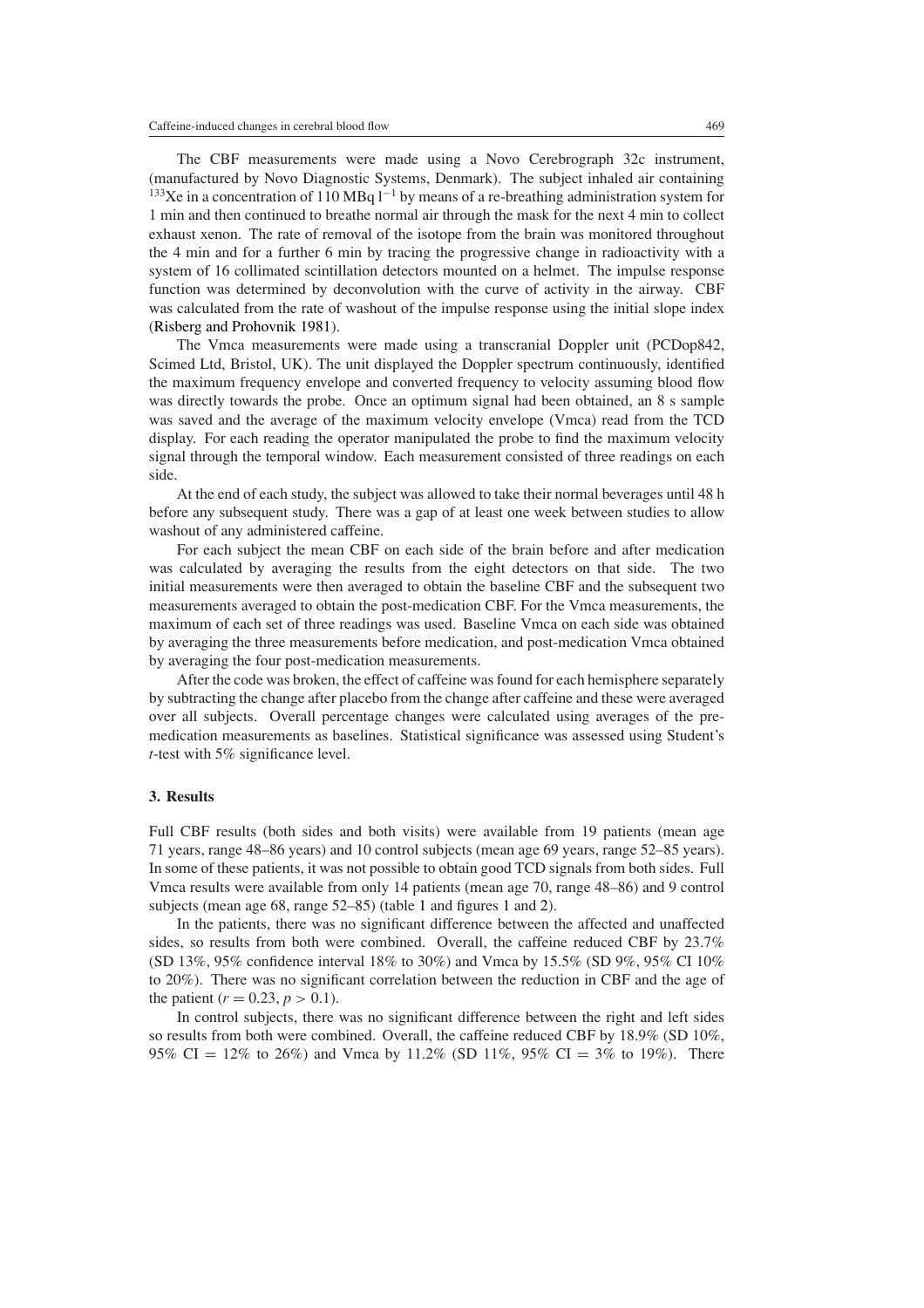

Figure 1. Change in CBF after tablet—patients and controls (mean  $\pm 1$  SEM).

<span id="page-3-1"></span>

**Figure 2.** Change in Vmca after tablet—patients and controls (mean  $\pm 1$  SEM).

|  |  | Table 1. Summary of results. |  |  |
|--|--|------------------------------|--|--|
|--|--|------------------------------|--|--|

<span id="page-3-2"></span><span id="page-3-0"></span>

|                         | CBF (ml/100 g min <sup>-1</sup> ) |                 | Vmca $\rm (cm~s^{-1})$ |                 |
|-------------------------|-----------------------------------|-----------------|------------------------|-----------------|
|                         | Affected side                     | Unaffected side | Affected side          | Unaffected side |
| (a) Patients            |                                   |                 |                        |                 |
| <b>Baseline</b>         | 42.6                              | 43.2            | 55.7                   | 52.2            |
| Fall after caffeine     | 9.0                               | 9.2             | 8.6                    | 8.0             |
| Fall after placebo      | $-1.0$                            | $-1.1$          | $-0.4$                 | 0.3             |
| Fall (caffeine-placebo) | 10.0                              | 10.3            | 9.0                    | 7.7             |
| 95% confidence interval | $7.2 - 12.9$                      | $7.9 - 12.8$    | $5.3 - 12.7$           | $5.4 - 9.9$     |
| (b) Controls            | Right side                        | Left side       | Right side             | Left side       |
| <b>Baseline</b>         | 49.3                              | 48.5            | 52.6                   | 54.2            |
| Fall after caffeine     | 10.6                              | 10.5            | 7.1                    | 5.4             |
| Fall after placebo      | 1.3                               | 1.4             | $-1.6$                 | 2.1             |
| Fall (caffeine-placebo) | 9.4                               | 9.1             | 8.7                    | 3.3             |
| 95% confidence interval | $5.7 - 13.0$                      | $5.4 - 12.9$    | $4.7 - 12.6$           | $2.7 - 9.2$     |

was again no significant correlation between the reduction in CBF and the age of the subject  $(r = 0.10, p > 0.5).$ 

These results confirm that the reduction in Vmca does reflect a real reduction in CBF. However, it appears that the fall in Vmca is less than that in CBF. This was investigated in more detail by comparing the percentage reductions in Vmca and CBF in individual subjects. Full results were available from 23 subjects, 14 patients and 9 controls.

There was no significant difference between patients and controls, and between the affected and non-affected sides of the patients. Results were therefore combined. Caffeine reduced CBF by 22% (95% confidence interval (CI) =  $17\%$  to 28%) and reduced Vmca by 13% (95% CI = 10% to 17%). Comparison of the changes in individual subjects (figure [3\)](#page-4-0) showed that the fall in Vmca was significantly less than that in CBF ( $p = 0.0016$ ).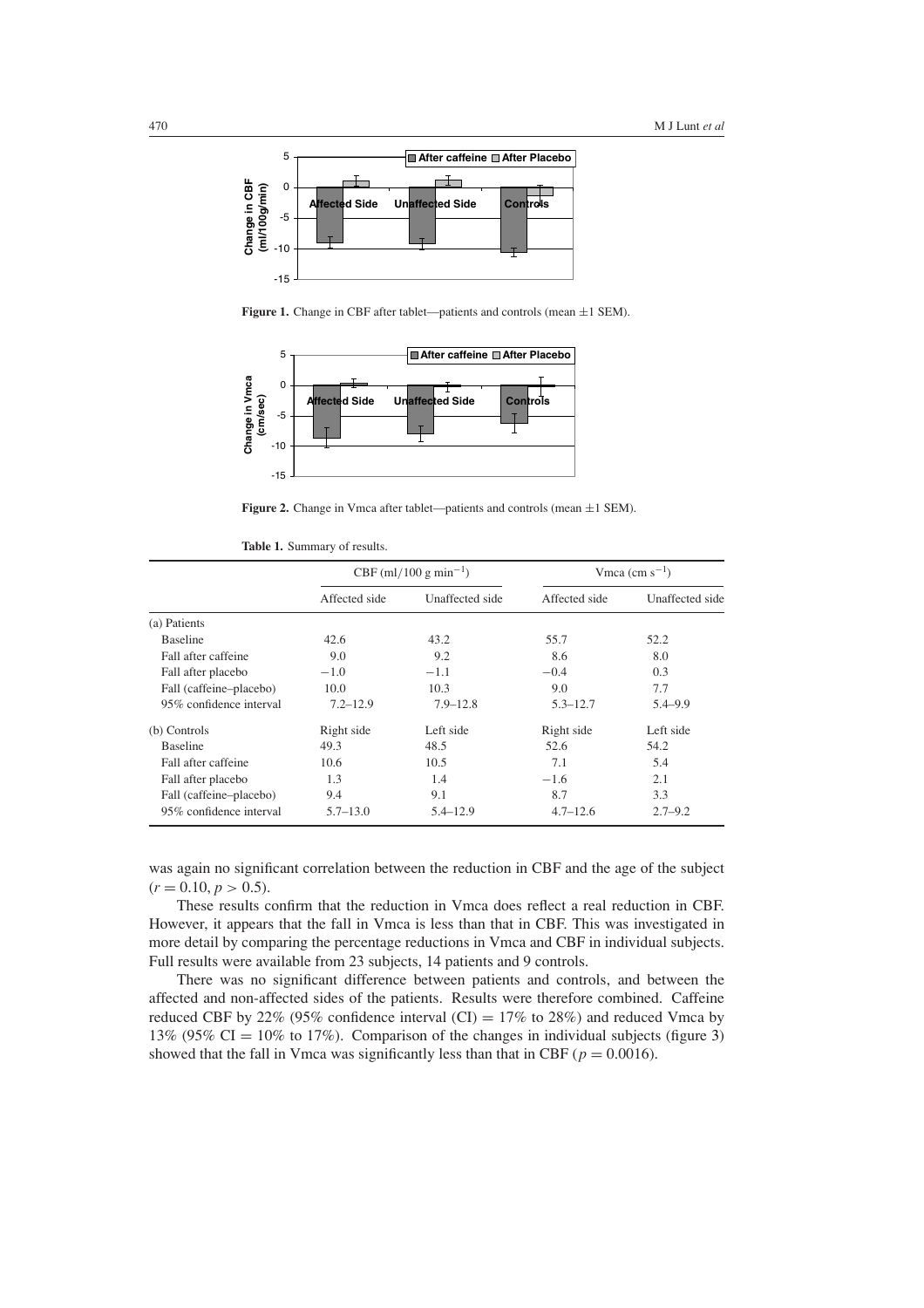

<span id="page-4-0"></span>**Figure 3.** Comparison of fractional changes in Vmca and CBF in the individual subjects. The points do not lie on the line of identity (dotted line) and the fall in Vmca was significantly less than that in CBF ( $p = 0.0016$ ).

The consistency of the CBF and Vmca measurements was assessed by comparing measurements made on the same subject on the same occasion. The standard deviation of the difference between CBF measurements was 4.1 ml*/*100 gm min−<sup>1</sup> , and between Vmca measurements was 4.1 cm s<sup>-1</sup>. Baseline CBF and Vmca and their inter-subject standard deviations were estimated by comparing the pre-medication values in the different subjects. For CBF, baseline and standard deviation were 45 and 7.3 ml*/*100 gm min−<sup>1</sup> , and for Vmca they were 52 and 17.0 cm  $s^{-1}$ .

## **4. Discussion**

The different percentage changes in CBF and Vmca may arise because the two techniques assess different parts of the brain, which respond differently to caffeine. The middle cerebral artery supplies the parieto-temporal region of the brain, while the scintillation detectors were also positioned over the occipital region. CBF results from the 19 patients and 10 controls were therefore re-analysed using only the six parieto-temporal detectors on each side, but this made no significant change in the results. There was a 23% reduction in CBF compared to 22% when all detectors were used.

The CBF measurements will include more of the flow in the superficial cortex, while the middle cerebral artery supplies some deeper structures. Differences may occur if caffeine has a different effect on the grey and white matter and if there are different proportions of grey and white matter in these regions. The CBF measurements were re-analysed using a dual slope model [\(Obrist and Wilkinson 1990\)](#page-7-0) to determine the effect on grey matter alone, but this made no significant change in the results. There was a 24% reduction in CBF to grey matter compared to 22% to grey and white combined. This is consistent with the findings of Field *et al* [\(2003\)](#page-7-8) who used magnetic resonance imaging to study the effect of caffeine on CBF to grey and white matter, and found that 250 mg caffeine reduced flow to grey matter by 23% and flow to white matter by 18%.

Differences between changes in CBF and Vmca can also be caused by changes in velocity profile [\(Lunt](#page-7-9) *et al* [2000](#page-7-9)). However, profile changes will cause a larger change in Vmca than in CBF [\(Lunt](#page-7-9) *et al* [2000](#page-7-9)), so cannot account for the lower change in Vmca found in the present study.

Blood flow depends on the ratio of blood pressure and peripheral resistance. The reduction in CBF after caffeine must therefore be caused by a reduction in blood pressure, an increase in peripheral resistance, or a combination of the two. After caffeine, systolic blood pressure fell by 1.4% (2.0 mmHg from a mean of 139 mmHg) and diastolic pressure fell by 0.7%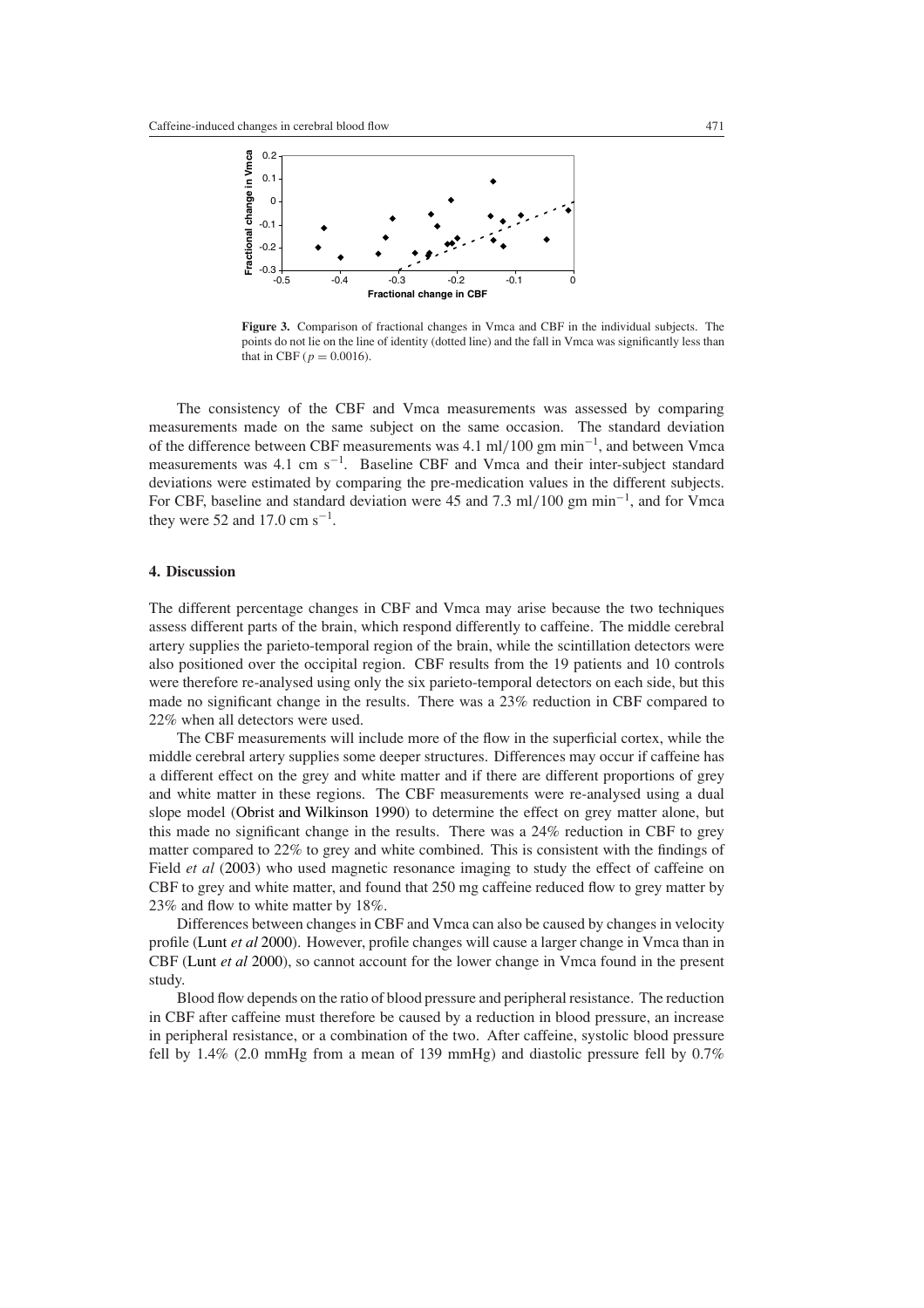(0.5 mmHg from a mean of 78 mmHg). These changes are far too small to account for the 22% fall in blood flow, so there must have been an increase in peripheral resistance.

The flow of an ideal fluid through a rigid tube is described by Poiseuille's law. Under the ideal conditions of steady established laminar flow, the resistance is proportional to the fourth power of the tube radius. Under these conditions, a 22% fall in flow would be caused by a 6% change in radius. Cerebral blood flow is controlled by arterioles, and many of the assumptions of the theoretical analysis will not strictly apply. In particular, the arterioles are elastic and the flow is pulsatile. In spite of these differences, our results (22% change in CBF and 13% change in Vmca) are similar to those predicted by a steady-state model in which arteriolar and mca radii change by the same proportion. If arteriolar radius reduces by 6%, the flow through the arterioles would fall by 22% and the flow through the mca would also fall by 22%. But, if the mca radius also reduces by 6%, the Vmca would only fall by 12%, since the relation between velocity and flow would have changed. The validity of this model is discussed further in section [5.](#page-6-0)

Even though the quantitative analysis may not be applicable, the difference between the reduction in flow and the reduction in velocity indicates that caffeine reduces middle cerebral artery diameter. This is an important result, since the use of transcranial Doppler as an alternative to xenon clearance is often justified by the assumption that there is no change in mca diameter.

There have been other studies examining whether vasoconstrictors or dilators change mca diameter. Huber and Handa [\(1967\)](#page-7-10) used angiography to show that the diameters of cerebral arteries between 0.5 and 1.0 mm diameter were increased about 25% by the contrast agent (Urografin 60%). Increasing PaCO<sub>2</sub> from 40 to 57 mmHg through  $CO_2$  inhalation or injecting 30 mg papavarine also caused a 25% increase. However, the mca and vessels of similar calibre (2.0 to 2.5 mm diameter) were increased by a much smaller amount  $(4\%$  with CO<sub>2</sub> inhalation). Giller *et al* [\(1993](#page-7-11)) obtained similar results by measuring vessel diameters directly using an operating microscope during craniotomy. End tidal  $CO<sub>2</sub>$  was increased by an average of 14 mmHg, and this caused 18% diameter increase in mca branches but only 2% in the mca itself.

There have also been other studies examining the relationship between changes in blood velocity and changes in flow. Dahl *et al* [\(1992](#page-7-12)) performed simultaneous TCD and XeC measurements to validate the use of TCD for cerebral vasoreactivity studies with acetazolamide as the stimulus. Intravenous administration of 1 g acetazolamide to 20 control subjects increased average CBF and Vmca by 30% and 34%, respectively. Demolis *et al* [\(1996](#page-7-13)) performed a similar study on 52 patients referred for cerebral vasoreactivity studies and found a 39% increase in CBF and a 41% increase in Vmca. These results suggest that acetazolamide causes similar changes in CBF and Vmca. However, Brauer *et al* [\(1998](#page-7-14)) also used 1 g acetazolamide and found a 25% increase in CBF and a 41% increase in Vmca. Although these results are somewhat inconsistent, there is no evidence that acetazolamide dilates both the arterioles and the mca, since this would cause a lower increase in Vmca than in CBF. This is important clinically, since acetazolamide is administered to stroke patients to assess cerebral vasoreactivity. The effect of the acetazolamide is assessed by measuring changes in CBF using XeC or changes in Vmca using TCD and the two have been shown to be equivalent [\(Dahl](#page-7-12) *et al* [1992\)](#page-7-12).

In summary, different vasodilators and vasoconstrictors have different effects on the mca diameter. Acetazolamide appears to have little effect, carbon dioxide has some effect and caffeine may have a greater effect, with the percentage change in mca radius comparable to that in the flow-regulating vessels. However, if caffeine does have a consistent effect on all vessels, there should be a consistent relationship between the changes in flow and velocity in individual subjects. This is investigated below.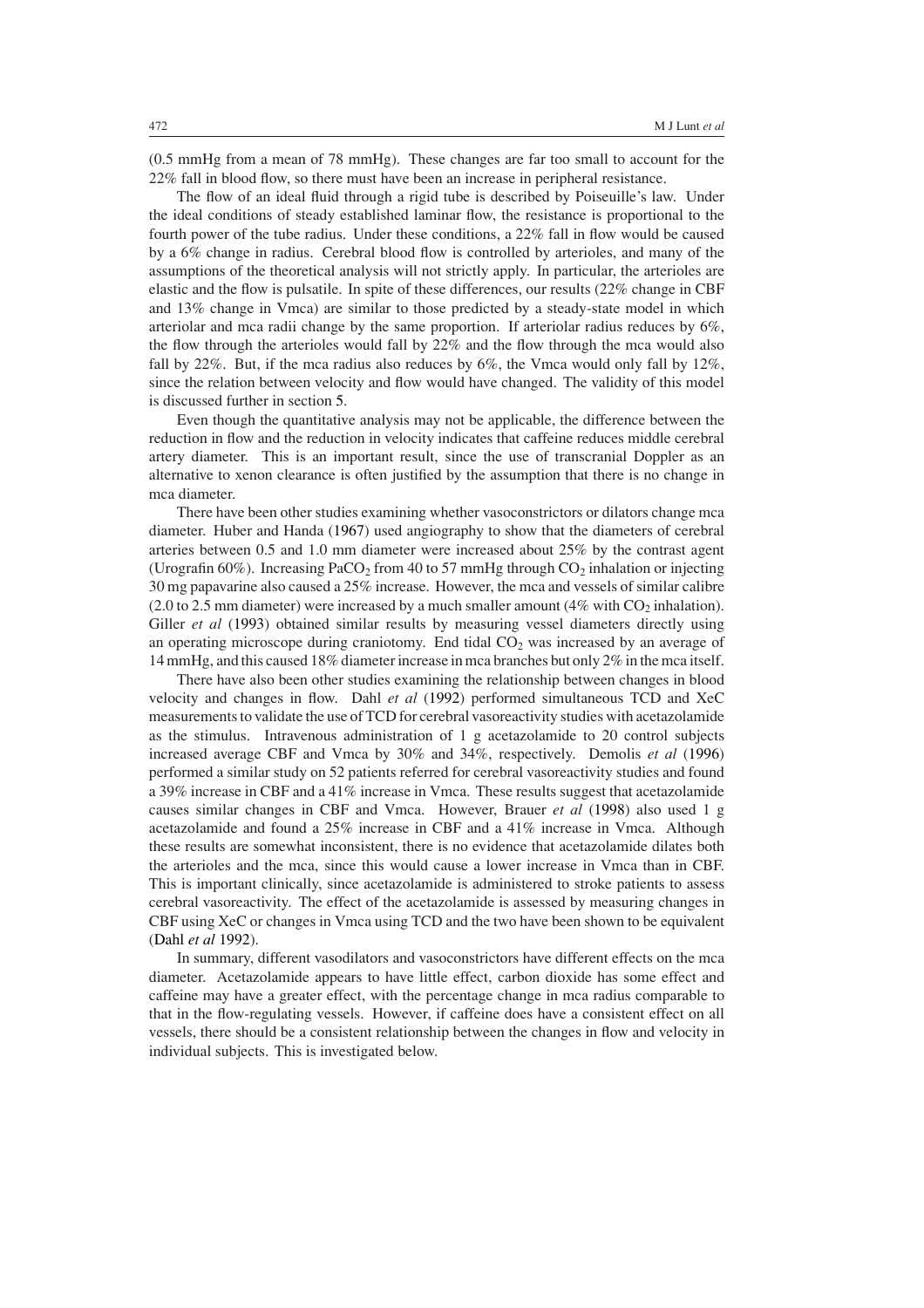## <span id="page-6-0"></span>**5. Comparison of changes in velocity, flow and pressure in individual subjects**

We have suggested above that caffeine may be causing the same percentage reduction in the radius of mca and arterioles. This was based on the application of Poiseuille's formula,

$$
Q = \frac{\pi}{8\eta} \frac{\partial P}{\partial L} r^4
$$

where *Q* is the flow through a straight, rigid capillary tube; *η* the viscosity of the fluid, *∂P /∂L* the pressure gradient and *r* is the radius of the tube.

This formula will not strictly apply to arterioles because they are branched, curved, elastic and carry pulsatile flow, but it suggests that mean flow in arterioles may be proportional to (pressure gradient)  $\times r^4$ . There is only a small pressure drop in vessels proximal to the arterioles, so the pressure gradient can be assumed to be proportional to the difference between arterial blood pressure (ABP) and venous pressure. If cerebral venous pressure is assumed to be zero, pressure gradient will be proportional to ABP and mean flow in the arterioles will be proportional to ABP  $\times$   $r^4$ . Hence, if *q*, *P* and *r* are the CBF, ABP and arteriole radius in a subject and suffices 1 and 2 are before and after medication (caffeine or placebo),

$$
\left(\frac{r_2}{r_1}\right)^4 = \frac{q_2}{q_1} \frac{P_1}{P_2}.\tag{1}
$$

<span id="page-6-1"></span>This can be used to find the medication-related change in arteriole radius *r* in a given subject. It is important to include the blood pressure, since changes in individual subjects were as high as 15 mmHg between the pre-caffeine and post-caffeine measurements, although the average change across all subjects was less than 1.5 mmHg.

Mca blood flow  $Q$ , radius  $R$  and mean blood velocity  $V_{\text{mean}}$  are related by

$$
Q = \pi R^2 V_{\text{mean}}.
$$

Transcranial Doppler measures the time-averaged maximum velocity (*V* ) instead of the mean. The exact relationship between these depends on the velocity profile [\(Lunt](#page-7-9) *et al* [2000\)](#page-7-9) but they will be proportional if the profile remains constant. In this case,

$$
\left(\frac{R_2}{R_1}\right)^2 = \frac{Q_2}{Q_1} \frac{V_1}{V_2} \tag{2}
$$

<span id="page-6-2"></span>where subscripts 1 and 2 denote before and after medication.

Assuming that the percentage changes in flow in the arterioles and mca are equal to the percentage change in CBF, equations [\(1\)](#page-6-1) and [\(2\)](#page-6-2) can be used to examine the changes in arteriole and mca radii  $(r_2/r_1$  and  $R_2/R_1$  respectively) after caffeine and placebo. Results are given in table [2.](#page-6-3) Caffeine causes significant changes in arteriole radius  $(r_2/r_1 = 0.941$ ,  $p < 0.001$ ) and in mca radius ( $R_2/R_1 = 0.957$ ,  $p < 0.001$ ). Changes after placebo are not statistically significant.

Comparison of  $r_2/r_1$  and  $R_2/R_1$  in individual subjects does not provide hard evidence that these ratios are the same. In fact, the hypothesis that they are the same can be rejected at the 10% significance level ( $p = 0.08$ ).

<span id="page-6-3"></span>Table 2. Mean fractional change in vessel radius assuming Poiseuille flow in the arterioles. Both caffeine-induced changes are statistically significant.

|                | Mca           | Mca                 | Arteriole     | Arteriole           |
|----------------|---------------|---------------------|---------------|---------------------|
|                | (mean change) | $(95\% \text{ CI})$ | (mean change) | $(95\% \text{ CI})$ |
| After caffeine | 0.957         | $0.934 - 0.980$     | 0.941         | $0.927 - 0.954$     |
| After placebo  | 1.004         | $0.982 - 1.026$     | 0.996         | $0.979 - 1.013$     |